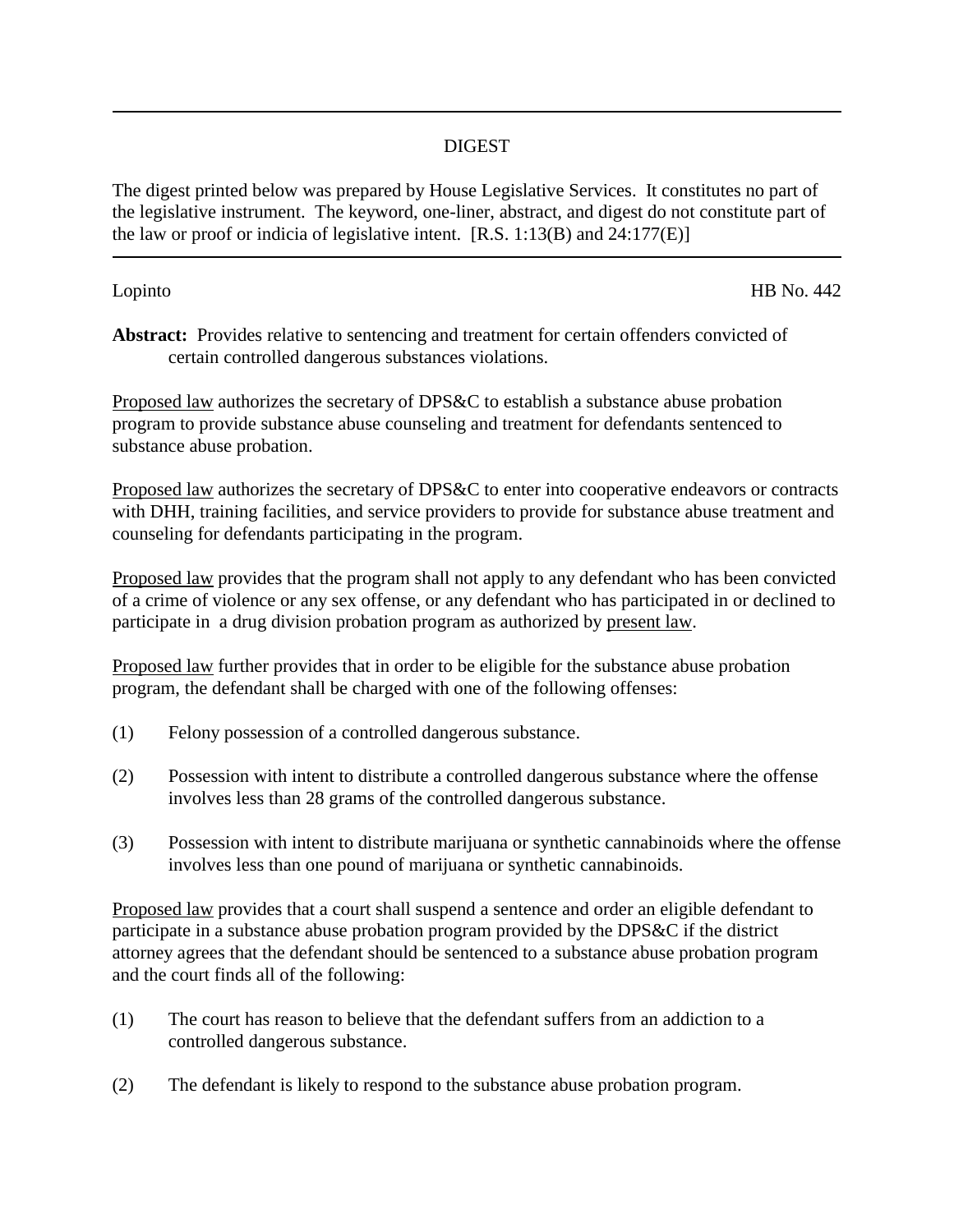- (3) The available substance abuse probation program is appropriate to meet the needs of the defendant.
- (4) The defendant does not pose a threat to the community and it is in the best interest of justice to provide the defendant with treatment as opposed to incarceration or other sanctions.

Proposed law provides that if an offender is eligible for participation in the program, the court shall order DPS&C to assign an authorized evaluator to prepare a suitability report, which shall delineate the nature and degree of the treatment necessary to address the individual defendant's drug or alcohol dependency or addiction, the reasonable availability of such treatment, and the defendant's appropriateness for the program. The district attorney and defendant's attorney shall have an opportunity to provide relevant information to the evaluator to be included in the report.

Proposed law provides that if the court fails to make all the determinations required by proposed law or if the district attorney does not agree that the defendant should be sentenced to substance abuse probation, the court shall impose the appropriate sentence provided for by present law.

Proposed law provides that these provisions of proposed law shall become null, void, and have no effect on August 1, 2016, and thereafter.

Proposed law provides for the substance abuse conditional release program and authorizes the secretary of DPS&C to release an offender sentenced to the custody of the department to intense parole supervision if the offender meets certain requirements.

Proposed law provides that an offender shall be eligible for conditional release if all of the following conditions are met:

- (1) The offender is willing to participate in the program.
- (2) The offender has been convicted and is serving a sentence for a first or second offense possession or possession with the intent to distribute a controlled dangerous substance.
- (3) The offender has no convictions for a crime of violence or a sex offense.
- (4) The offender has not previously been released pursuant to the substance abuse conditional release program.
- (5) The offender has served at least two years in actual physical custody and is within one year of his projected release date.

Proposed law further provides that the offender shall be required to undergo an addiction disorder assessment and a mental health screening which shall be reviewed by the secretary of the department and considered by the secretary in determining the offender's suitability to participate in the treatment program.